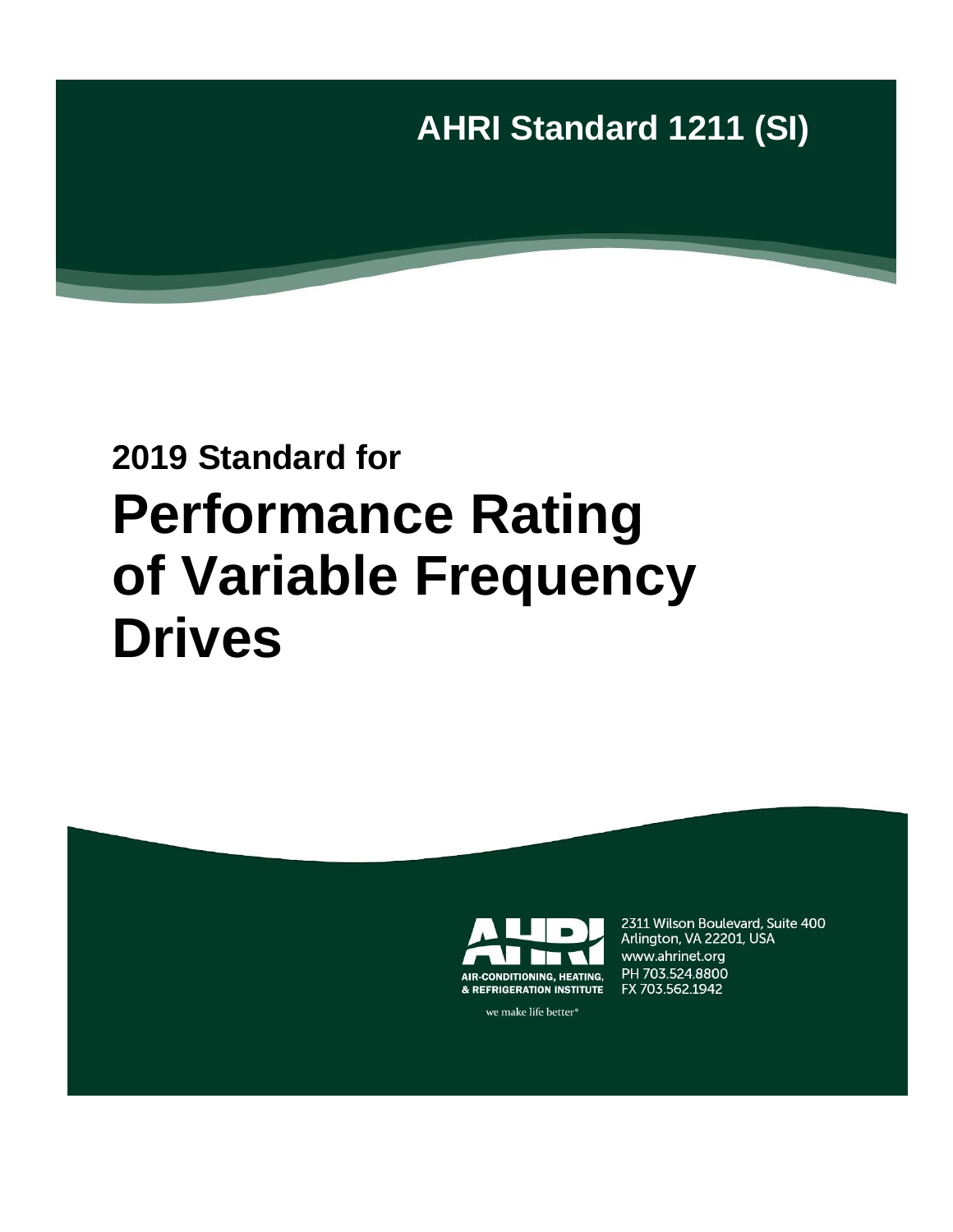# **IMPORTANT**

# *SAFETY DISCLAIMER*

AHRI does not set safety standards and does not certify or guarantee the safety of any products, components or systems designed, tested, rated, installed or operated in accordance with this standard/guideline. It is strongly recommended that products be designed, constructed, assembled, installed and operated in accordance with nationally recognized safety standards and code requirements appropriate for products covered by this standard/guideline.

AHRI uses its best efforts to develop standards/guidelines employing state-of-the-art and accepted industry practices. AHRI does not certify or guarantee that any tests conducted under its standards/guidelines will be nonhazardous or free from risk.

Note:

This standard supersedes ANSI/AHRI Standard 1211 (SI)-2017

For I-P ratings, see AHRI Standard 1210 (I-P)-2019

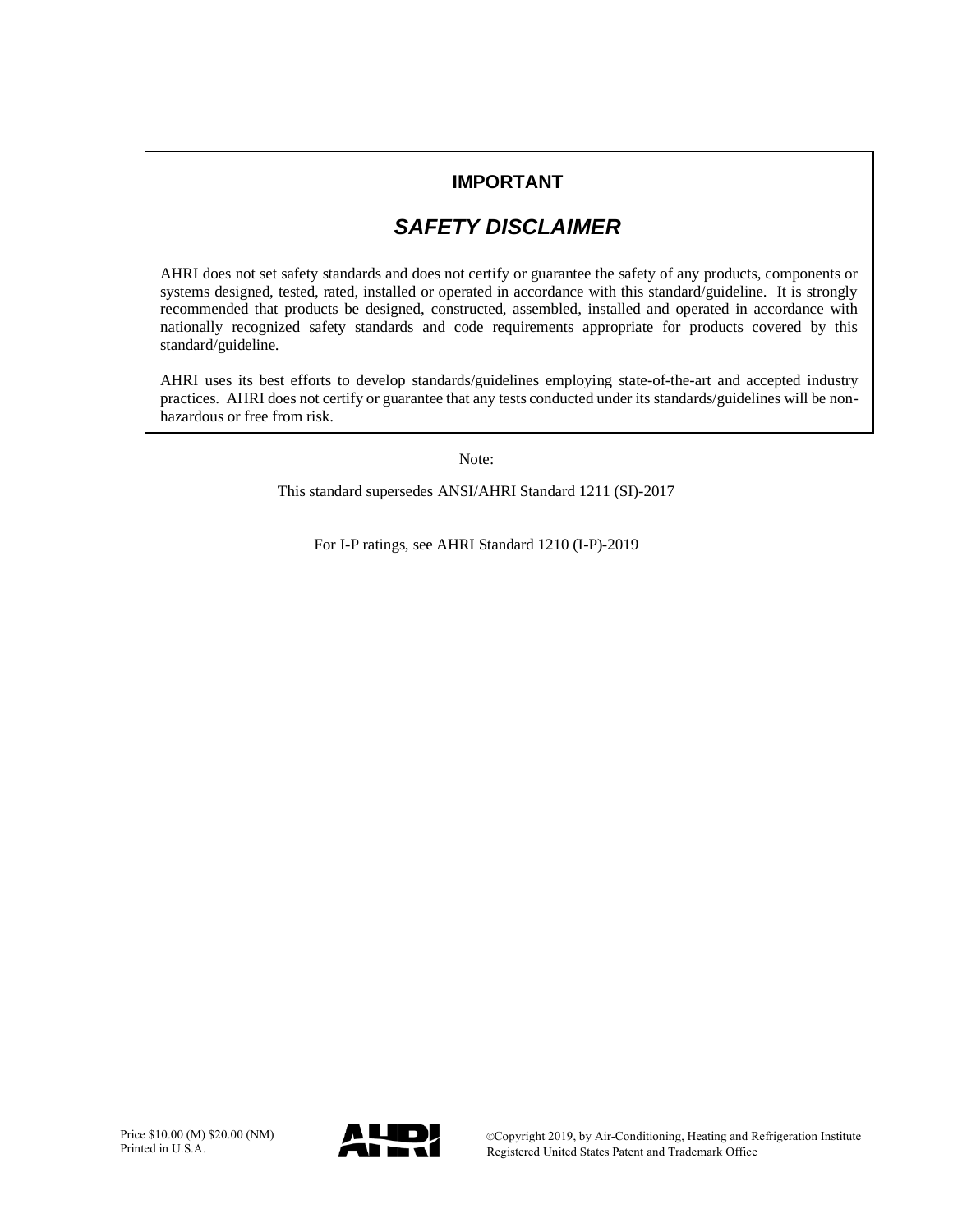# **TABLE OF CONTENTS**

| <b>SECTION</b> | <b>PAGE</b> |
|----------------|-------------|
| Section 1.     |             |
| Section 2.     | Scope 1 1   |
| Section 3.     |             |
| Section 4.     |             |
| Section 5.     |             |
| Section 6.     |             |
| Section 7.     |             |
| Section 8.     |             |
| Section 9.     |             |

# **TABLES**

| Table 1. |                                                                                           |  |
|----------|-------------------------------------------------------------------------------------------|--|
|          |                                                                                           |  |
| Table 2. | Speed/Torque Test Points for Drive System Efficiency and Motor Stress Insulation Tests  4 |  |
|          |                                                                                           |  |
| Table 3. |                                                                                           |  |
|          |                                                                                           |  |

# **APPENDICES**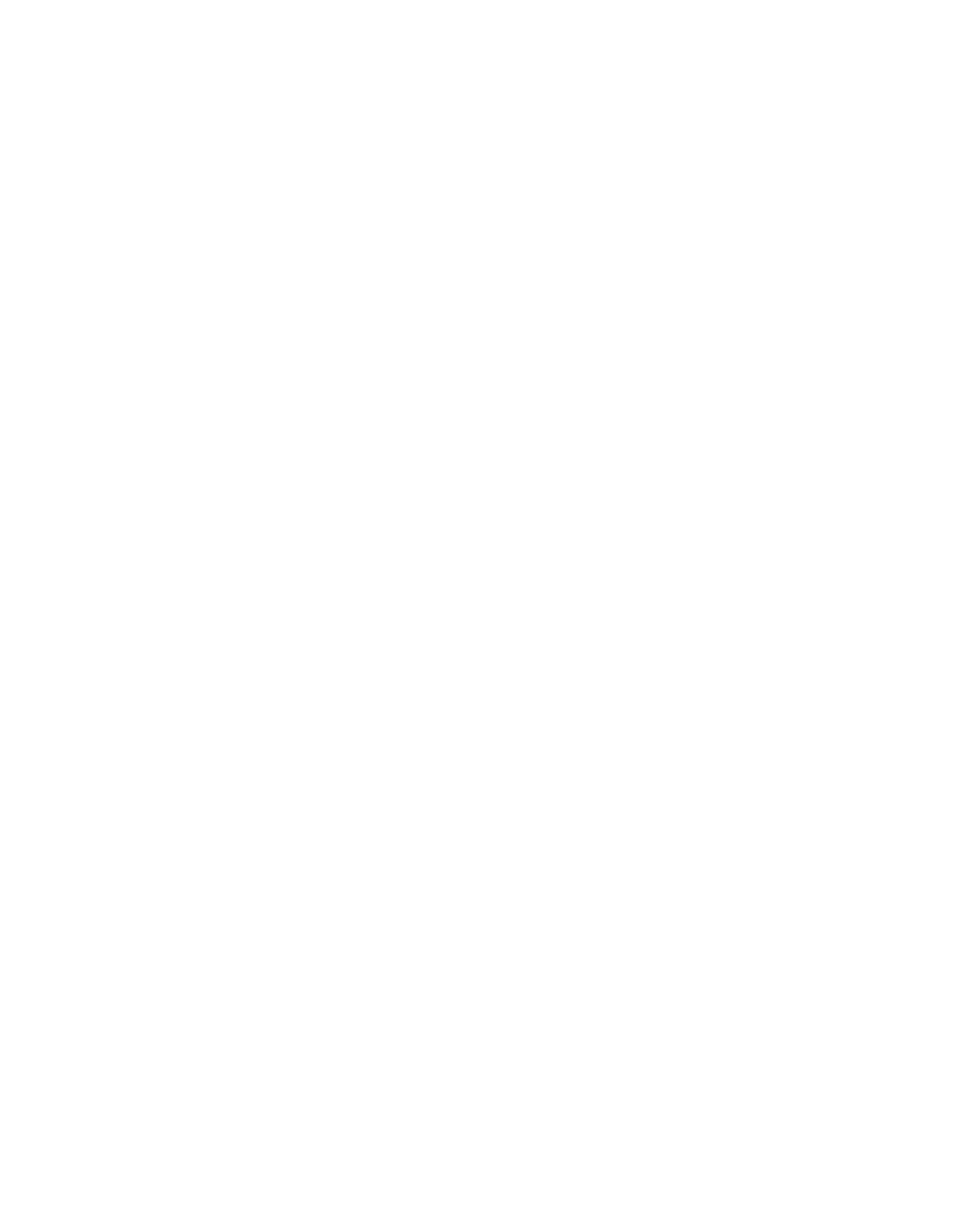# **PERFORMANCE RATING OF VARIABLE FREQUENCY DRIVES**

# **Section 1. Purpose**

**1.1** *Purpose.* The purpose of this standard is to establish for Variable Frequency Drives (VFDs): definitions; classifications; general test requirements; rating requirements; minimum data requirements for Published Ratings; marking and nameplate data; and conformance conditions.

**1.1.1** *Intent.* This standard is intended for the guidance of the industry, including manufacturers, engineers, installers, contractors and users.

**1.1.2** *Review and Amendment.* This standard is subject to review and amendment as technology advances.

#### **Section 2. Scope**

**2.1** *Scope.* This standard applies, within the heating, ventilating, air-conditioning and refrigeration (HVACR) context, to 60 Hz VFDs used in the control of asynchronous induction motors. The range includes all those found within a building including: low voltage  $(600 V)$  and drives that are stand alone, not mechanically integrated into motors.

**2.2** *Exclusions.* This standard does not apply to VFDs applied to motors other than those in Section 2.1.

#### **Section 3. Definitions**

All terms in this document shall follow the standard industry definitions in the ASHRAE Terminology website [\(https://www.ashrae.org/resources--publications/free-resources/ashrae-terminology\)](https://www.ashrae.org/resources--publications/free-resources/ashrae-terminology), unless otherwise defined in this section.

**3.1** *Carrier Switching Frequency*. The frequency at which the power output devices of a VFD are switched on and off.

**3.2** *Constant Torque* (CT). Applications where the torque requirement of the driven load remains constant or nearly so over the normal speed range of use. Positive-displacement pumps and reciprocating compressors are examples of constanttorque loads.

**3.3** *Drive System Efficiency.* Ratio of the output power from the motor to the input power of the VFD including motor and VFD losses.

**3.4** *Fundamental Current.* Root mean square (RMS) current of the first harmonic.

**3.5** *Impedance*. The measure of the opposition that a circuit presents to current.

**3.5.1** *Source Impedance*. The short-circuit power at the point of common coupling (PCC), divided by the rated apparent power of the drive and as defined in IEC Standard 61000-3-12, Section 3.14 Subsection C.

**3.6** *Individual Harmonic Current.* The ratio between the RMS value of the individual harmonic and the Fundamental Current.

**3.7** *Motor Insulation Stress*.The voltage stress placed on a motor's insulation due to high Peak Voltages and short-rise times that occur when the motor is driven by a VFD.

**3.8** *Motor Thermal Equilibrium*. When the observed temperature rise of the motor winding does not vary more than 1K over a period of 30 minutes, or when the observed motor frame or core temperature rise does not vary more than 1K over a period of 60 minutes.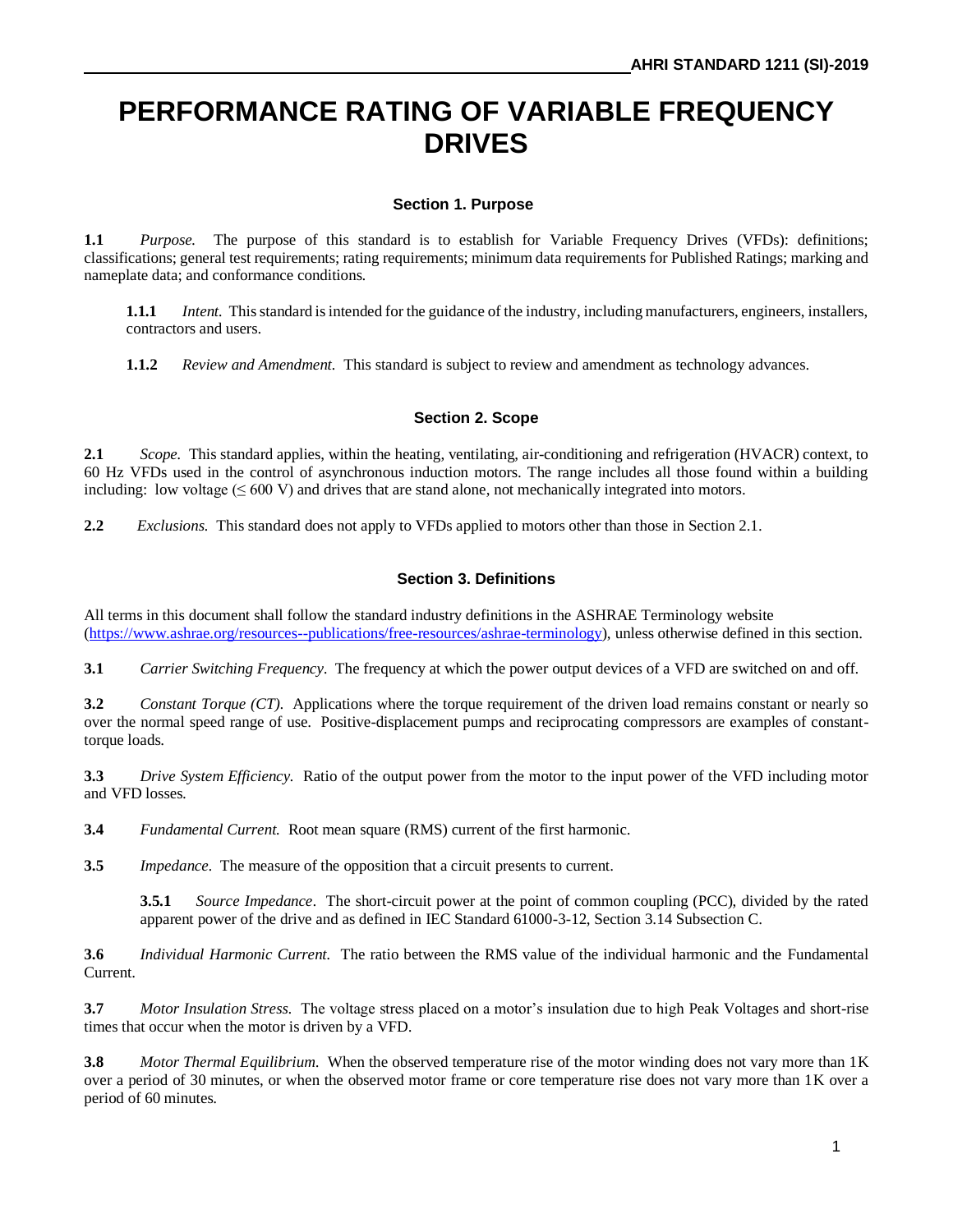#### **AHRI STANDARD 1211 (SI)-2019**

**3.9** *Peak Voltage (Vpeak)*. The maximum instantaneous voltage measured at a motor's terminals when operated from a VFD.

**3.10** *Percent Speed*. The ratio of the measured speed to motor nameplate speed, %.

**3.11** *Percent Torque.* The ratio of the measured torque to the motor torque, %.

**3.12** *Power Line Harmonics*. Components of the power line voltage and current at the input of the VFD that are integer multiples of the fundamental sinusoidal frequency of the power source (example 50 Hz).

**3.13** *Published Rating.* A rating of the assigned values of those performance characteristics, under stated Rating Conditions, by which a unit may be chosen to fit its application. These values apply to all units of like nominal size and type (identification) produced by the same manufacturer. As used herein, the term Published Rating includes the rating of all performance characteristics shown on the unit or published in specifications, advertising or other literature controlled by the manufacturer, at stated Rating Conditions.

**3.13.1** *Application Rating.* A rating based on tests performed at application Rating Conditions (other than Standard Rating Conditions).

**3.13.2** *Standard Rating.* A rating based on tests performed at Standard Rating Conditions.

**3.14** *Rating Conditions.* Any set of operating conditions under which a single level of performance results and which causes only that level of performance to occur (e.g. line voltage, ambient temperature).

**3.14.1** *Standard Rating Conditions.* Rating Conditions used as the basis of comparison for performance characteristics.

**3.15** *"Shall" or "Should."* "Shall" or "should" shall be interpreted as follows:

**3.15.1** *Shall.* Where "shall" or "shall not" is used for a provision, that provision is mandatory if compliance with the standard is claimed.

**3.15.2** *Should.* "Should" is used to indicate provisions which are not mandatory but are desirable as good practice.

**3.16** *Supply Voltage*  $(V_s)$ . The line to line input voltage to the equipment at time of testing.

**3.17** *System Loss (Losssys)*. The combination of electrical and mechanical losses represented by the difference between input power to the drive and output power from the motor.

**3.18** *Total Harmonic Current Distortion (THDi)*. A measure of power line current distortion that sums the contributions of the Individual Harmonic Currents.

**3.19** *Variable Frequency Drive (VFD).* A power electronic device that regulates the speed of an alternating current (AC) motor by adjusting the frequency and the voltage of the electrical power supplied to the motor.

**3.20** *Variable Torque (VT)*. Applications where the torque requirement of the driven load is reduced as speed is reduced. Centrifugal fans and pumps are examples of variable-torque (VT) loads.

**3.21** *Voltage Rise Time.* The time required for the voltage to increase, measured at the motor terminals when operated from a VFD, from 10% to 90% of the VFD steady state DC bus voltage.

#### **Section 4. Classifications**

**4.1** *Classifications*. VFDs falling within the scope of this standard are defined in Table 1.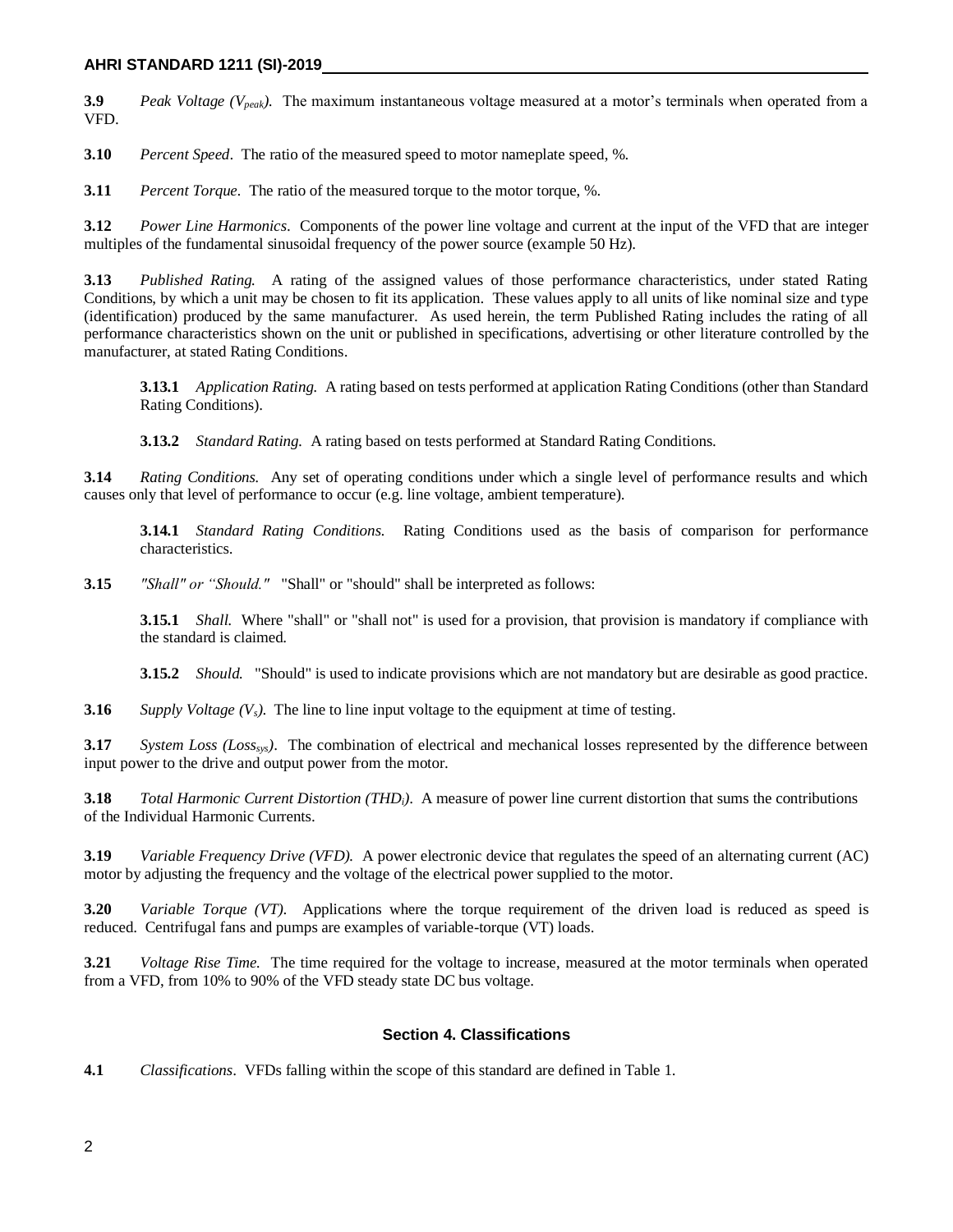| Table 1. Voltage and Power Classifications |            |            |            |  |
|--------------------------------------------|------------|------------|------------|--|
| VFD Voltage Rating, V                      | 200 to 240 | 380 to 480 | 550 to 600 |  |
| Supply Voltage $(V_s)$ , V                 | 208        | 460        | 575        |  |
|                                            | 0.75       | 0.75       | 0.75       |  |
|                                            | 1.50       | 1.50       | 1.50       |  |
|                                            | 2.25       | 2.25       | 2.25       |  |
|                                            | 3.75       | 3.75       | 3.75       |  |
|                                            | 5.60       | 5.60       | 5.60       |  |
|                                            | 7.45       | 7.45       | 7.45       |  |
| VFD Power, kW                              | 11.20      | 11.20      | 11.20      |  |
|                                            | 14.90      | 14.90      | 14.90      |  |
|                                            | 18.65      | 18.65      | 18.65      |  |
|                                            |            | 22.35      | 22.35      |  |
|                                            |            | 29.80      | 29.80      |  |
|                                            |            | 37.30      | 37.30      |  |
|                                            |            | 44.75      | 44.75      |  |
|                                            |            |            | 55.90      |  |

### **Section 5. General Test Requirements**

**5.1** *Test Requirements.* VFDs shall be tested in accordance with the procedures set forth in ANSI/ASHRAE Standard 222 and below.

**5.1.1** *Electrical Conditions*. Tests shall be performed at the voltages listed above in Table 1 per the rated Supply Voltage V<sub>s</sub> and frequency of the motor drive systems unless otherwise specified in this standard.

Note: Since motor drive systems with a 230 V rating are commonly operated at a utilization voltage of 208 V, then all 230 V rated motors shall be tested at 208 V Class.

**5.1.2** *Power Source Requirements*.The power source shall meet the following requirements while measurements are being taken during testing:

**5.1.2.1** The power source voltage and frequency at the VFD input terminals shall be maintained during the test at the rated voltage of the motor (e.g. 208, 460, 575 V) and rated frequency with a tolerance of  $\pm$  0.5%.

**5.1.2.2** The power source-voltage unbalance during the test shall not exceed 0.5%. Phase-voltage unbalance shall be determined as defined in IEEE Standard 141.

**5.1.2.3** The source impedance of the power supply shall not exceed 1%.

**5.1.3** *Test Motor.* The motor selected for testing shall be a NEMA MG 1 design B four-pole matching the VFD voltage and power.

**5.1.4** *Speed/Load Testing Points.* Table 2 shows the four (4) points for speed/load combinations where measurements are taken for Drive System Efficiency. Motor Insulation Stress and Power Line Harmonics will be tested at 100% speed and torque. Details of the procedure for each test are presented in ANSI/ASHRAE Standard 222.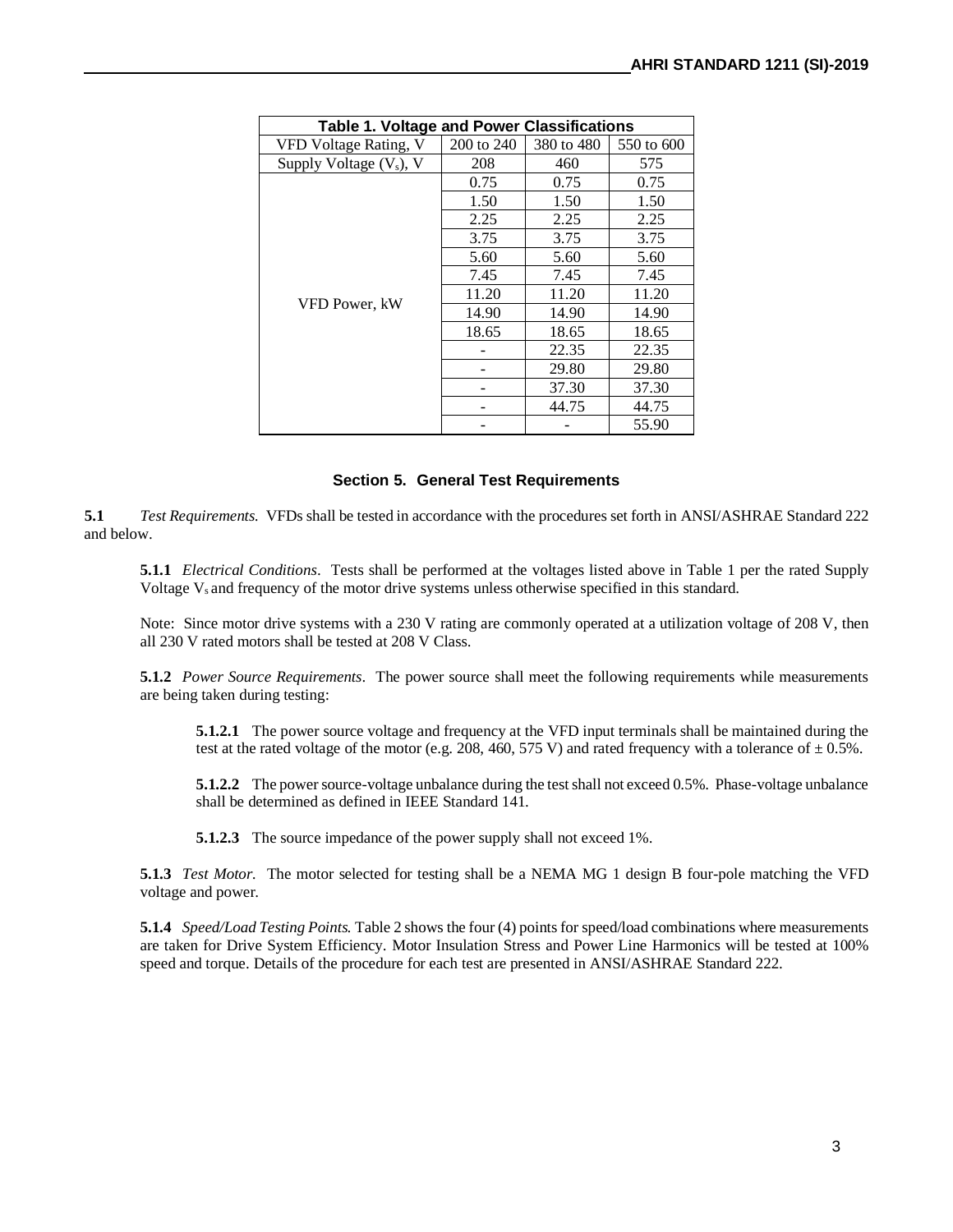| <b>Table 2. Speed/Torque Test Points for</b><br>Drive System Efficiency Test <sup>1</sup> |                       |                  |                   |
|-------------------------------------------------------------------------------------------|-----------------------|------------------|-------------------|
|                                                                                           | <b>Test</b><br>Points | Percent<br>Speed | Percent<br>Torque |
|                                                                                           | 1                     | 40%              | 16%               |
| Variable                                                                                  | 2                     | 50%              | 25%               |
| Torque                                                                                    | 3                     | 75%              | 56%               |
|                                                                                           | 4                     | 100%             | 100%              |
|                                                                                           | 1                     | 40%              | 100%              |
| Constant                                                                                  | 2                     | 50%              | 100%              |
| Torque                                                                                    | 3                     | 75%              | 100%              |
|                                                                                           | 4                     | 100%             | 100%              |
| Note 1: Output frequency or other readouts                                                |                       |                  |                   |
| from the VFD shall not be used to determine                                               |                       |                  |                   |
| percent speed.                                                                            |                       |                  |                   |

**5.1.5** *Drive Settings.* The VFD shall be set up according to the manufacturer's instructional and operational manual included with the product. Manufacturers shall also provide parameter set-up summary including at minimum:

- **5.1.5.1** Carrier switching frequency, Hz
- **5.1.5.2** Max frequency, Hz
- **5.1.5.3** Max output voltage, V
- **5.1.5.4** Motor control method (i.e. V/f ratio, sensor less vector, etc.)
- **5.1.5.5** Load profile setting (Constant Torque, Variable Torque, etc.)
- **5.1.5.6** Saving energy mode (if used)

One summary sheet shall be supplied for Constant Torque and a separate summary sheet for Variable Torque testing. Deviation from the resulting settings, such as Carrier Switching Frequency or load torque curves, for the purpose of optimizing test results shall not be permitted. For example, parameters dealing with carrier frequency shall be unchanged from one test to the other.

**5.1.6** *Motor Wires.* The three load current carrying conductors between the VFD and motor shall be part of a shielded cable intended for VFD/motor applications. This cable shall be a symmetrical type having copper conductors, type XHHW with 2 spiral insulations on the current carrying conductors, three smaller ground wires and an overall jacket made of type XLPE insulation. The cable shall be sized per Table 3. Where the cable is not available with the current carrying conductors in the size shown in Table 3, the next larger size shall be used.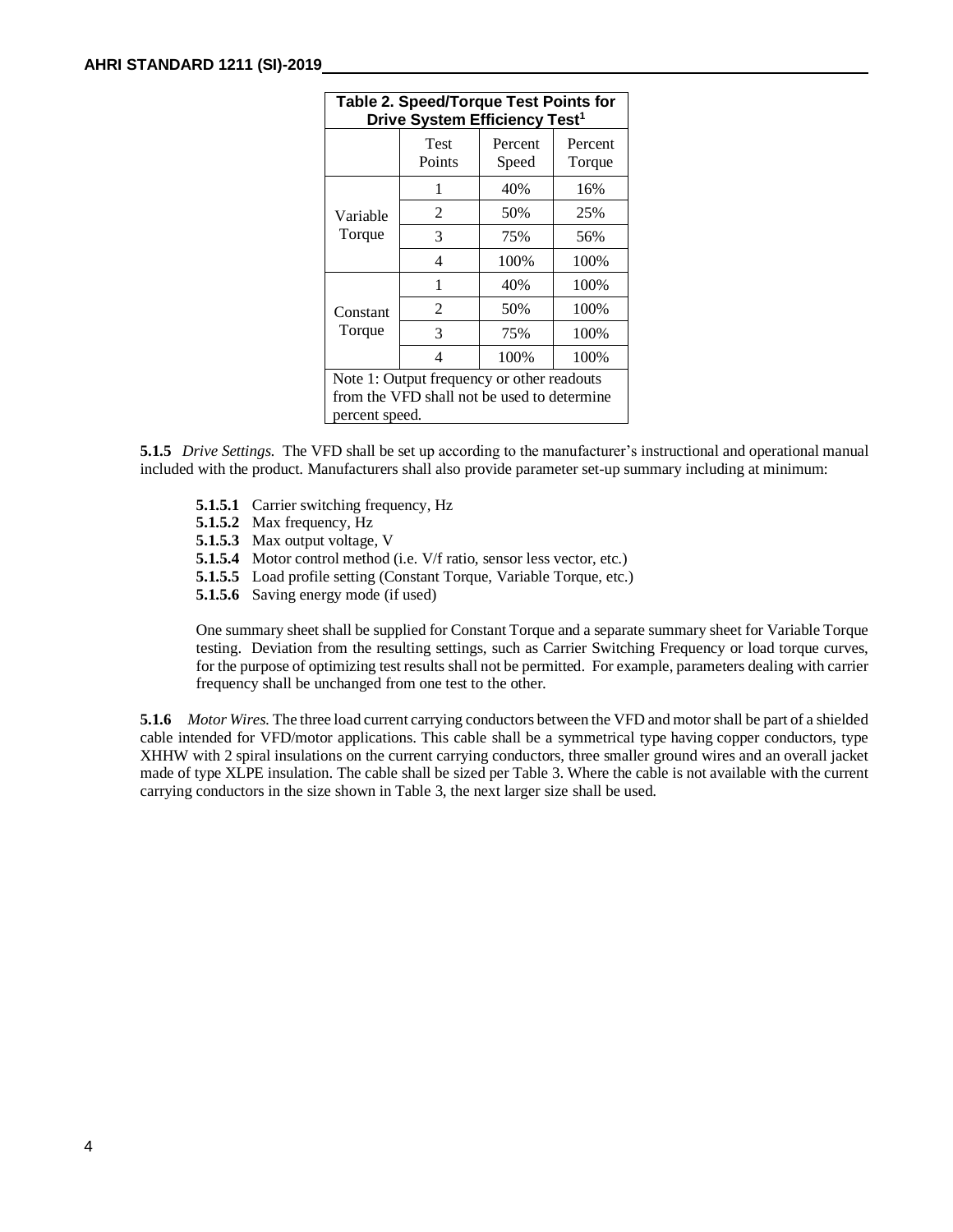| Table 3. VFD to Motor Conductor Sizes (AWG) |                          |              |                     |              |                     |              |
|---------------------------------------------|--------------------------|--------------|---------------------|--------------|---------------------|--------------|
|                                             | Supply Voltage (Vs), V   |              |                     |              |                     |              |
| <b>VFD</b><br>Power, kW                     | 208                      |              | 460                 |              | 575                 |              |
|                                             | Wire Gauge<br>(AWG)      | Diameter, mm | Wire Gauge<br>(AWG) | Diameter, mm | Wire Gauge<br>(AWG) | Diameter, mm |
| 0.75                                        | 14                       | 1.63         | 14                  | 1.63         | 14                  | 1.63         |
| 1.5                                         | 14                       | 1.63         | 14                  | 1.63         | 14                  | 1.63         |
| 2.25                                        | 14                       | 1.63         | 14                  | 1.63         | 14                  | 1.63         |
| 3.75                                        | 12                       | 2.05         | 14                  | 1.63         | 14                  | 1.63         |
| 5.6                                         | 10                       | 2.59         | 14                  | 1.63         | 14                  | 1.63         |
| 7.45                                        | 8                        | 3.26         | 14                  | 1.63         | 14                  | 1.63         |
| 11.2                                        | 6                        | 4.11         | 10                  | 2.59         | 12                  | 2.05         |
| 14.9                                        | 4                        | 5.19         | 8                   | 3.26         | 10                  | 2.59         |
| 18.65                                       | 3                        | 5.83         | 8                   | 3.26         | 8                   | 3.26         |
| 22.35                                       | $\overline{2}$           | 6.54         | 6                   | 4.11         | 8                   | 3.26         |
| 29.8                                        | $\overline{\phantom{a}}$ |              | 4                   | 5.19         | 6                   | 4.11         |
| 37.3                                        |                          |              | $\overline{3}$      | 5.83         | $\overline{4}$      | 5.19         |
| 44.75                                       |                          |              | $\overline{2}$      | 6.54         | 3                   | 5.83         |
| 55.9                                        |                          |              |                     |              | $\overline{2}$      | 6.54         |

**5.1.7** *Motor Thermal Equilibrium.* Apply the rated voltage and frequency to the drive and full load torque to the motor until thermal equilibrium is reached. Individual test steps in Appendix C. shall indicate whether they are to be conducted at this thermal stabilization temperature.

**5.1.8** *Ambient Temperatures*. The ambient temperature, as measured by ANSI/ASHRAE Standard 41.1, at the VFD vicinity (1 m away and not in the exhaust air stream of the VFD) during testing shall be maintained within the range of  $21^{\circ}$ C −  $27^{\circ}$  C.

- **5.1.9** *Reference Equations*. These equations are also used in ANSI/ASHRAE Standard 222.
	- **5.1.9.1** The Total Harmonic Current Distortion (THD<sub>i</sub>) shall be calculated using Equation 1:

$$
\text{THDi} = \sqrt{\sum_{n=2}^{50} \left( \frac{l_n}{l_1} \right)^2} .100 \qquad \qquad 1
$$

Where:

 $I_1$  = Fundamental Current  $I_n$  = the value of an Individual Harmonic Current, A (amps)  $THD<sub>i</sub> = Total Harmonic Current Distortion, %$ 

**5.1.9.2** The output power (P<sub>out</sub>) shall be calculated using Equation 2:

$$
P_{out} = \frac{\tau \cdot \omega}{K}
$$

Where:

 $P_{out} = Output$  power, hp  $K = 9549$  N · m rpm / hp *τ* = Torque, N · m *ω* = Speed, rpm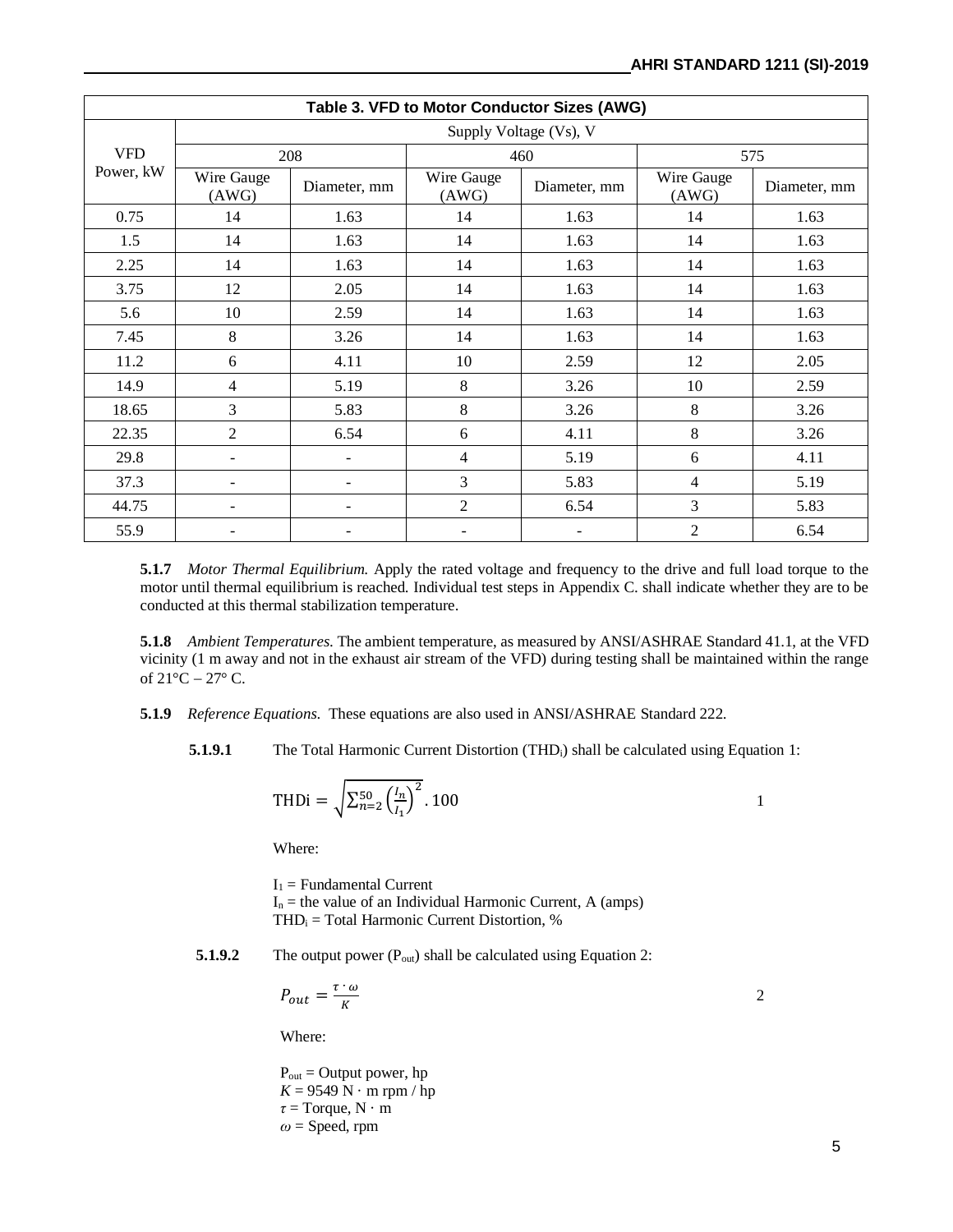**5.1.9.3** The Drive System Efficiency  $(\eta_{sys})$  shall be calculated using Equation 3:

$$
\eta_{sys} = \frac{P_{out}}{P_{in}}.100
$$

Where:

*Pin* = Input power, hp  $P_{out}$  = Output power, hp  $THD<sub>i</sub> = Total Harmonic Current Distortion, %$ 

#### **5.1.9.4** The rated motor torque  $(\tau_{\text{mtr}})$  shall be calculated using Equation 4:

$$
\tau_{mtr} = \frac{P_{mtr} \cdot K}{\omega} \tag{4}
$$

Where:

 $K = 9549$  N · m rpm / hp  $P_{\text{mtr}}$  = Motor nameplate output power, hp  $\tau_{\text{mtr}}$  = Rated motor torque, N  $\cdot$  m *ωmtr* = Motor nameplate speed, rpm

#### **5.1.9.5** The Impedance (Z) shall be calculated using Equation 5:

$$
Z = \frac{\text{Irate}d_{VFD}}{\text{Iscc}_{source}} \cdot 100
$$

Where:

 $Irated<sub>VFD</sub> = VFD$  rated current, A Isccsource = Source short circuit current, A  $Z =$  Impedance, %

**5.1.9.6** The System Losses of the Drive System Efficiency shall be calculated using Equation 6:

 $\text{Loss}_{\text{sys}} = 100 - \eta_{\text{sys}}$  6

Where:

Losssys = System Loses, %  $\eta_{sys}$  = Drive System Efficiency, %

#### **Section 6. Rating Requirements**

**6.1** *Published Ratings*. Published Ratings shall include Drive System Efficiency, Motor Insulation Stress, and Power Line Harmonics.

**6.1.1** Drive System Efficiency shall be expressed in terms of % and stated to the nearest 0.5 %.

**6.1.2** Motor Insulation Stress shall be expressed in terms of Peak Voltage and Voltage Rise Time stated to the nearest 10 Vpeak and 0.01 μsec, respectively.

**6.1.3** Total Harmonic Current Distortion (THD<sub>i</sub>) shall be expressed in terms of % and stated to the nearest 1%.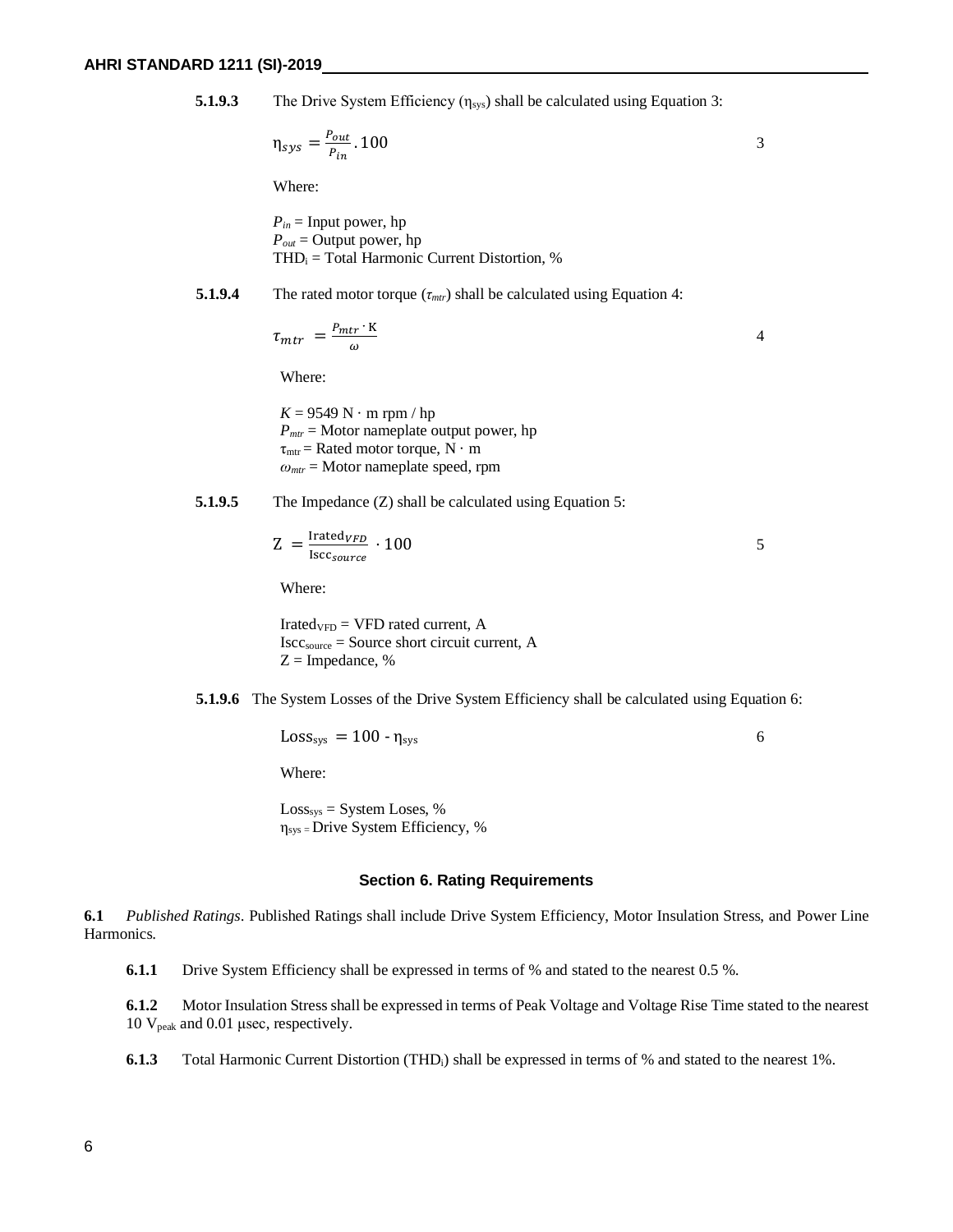**6.2** *Standard Ratings.* All Standard Ratings shall be based on combinations of VFDs and motors where the motor voltage and horse power are equivalent to the VFD voltage and horse power in Table 1 and shall be verified by tests in accordance with Section 5.

**6.3** *Application Ratings.* Ratings for non-standard combinations of VFDs and motors shall be based on data determined by test requirements prescribed in Section 5 and conducted in accordance with the method of testing described in ANSI/ASHRAE Standard 222.

Note: Individual harmonics are not covered by this standard, the user is referred to IEC Standard 61000-4-7, IEEE Standard 519 and ISO/IEC Standard 17025:2017.

**6.4** *Tolerances.* To comply with this standard, measured results of any single sample production audit shall be within the following tolerances of the Standard Rating:

**6.4.1** *Drive System Efficiency*. The System Losses of the measured result of the Drive System Efficiency rating shall be less than 120% of the System Losses of the published Drive System Efficiency rating in percent. For example, if the published Drive System Efficiency rating is 90%, the System Losses of the published Drive System Efficiency is 10% as determined from Equation 6. The measured result of the Drive System Efficiency rating shall be greater than 88% or the System Losses of the measured result of the Drive System Efficiency rating shall be less than 12%.

**6.4.2** *Motor Insulation Stress.* The measured result of Peak Voltage rating shall be less than 110% of the published Peak Voltage rating and the measured result of the Voltage Rise Time rating shall not be less than 0.03 μsec below the published Voltage Rise Time rating. For example, if the Peak Voltage rating is 1,000 V, the measured result of the Peak Voltage rating shall be less than 1,100 V. If the published Voltage Rise Time rating is 0.10 μsec, the measured shall be greater than 0.07 μsec.

**6.4.3** *Power Line Harmonics*. The measured result of the Total Harmonic Current Distortion rating at maximum load ratings shall be less than 2% the published value. For example, if the published current distortion at the Total Harmonic Current Distortion is 40%, the measured shall be less than 42%. All Power Line Harmonics shall be reported with a source impedance of 1%.

# **Section 7. Minimum Data Requirements for Published Ratings**

**7.1** *Minimum Data Requirements for Published Ratings.* As a minimum, Published Ratings shall include Standard Ratings. The following information shall be published for all Standard Ratings:

- **7.1.1** Power Classification, hp, as determined by Table 1
- **7.1.2** Supply Voltage  $(V_s)$ , V, as determined by Table 1
- **7.1.3** Drive System Efficiency, %, as determined by Section 5.1.9.3 and measured at points defined in Table 2
- **7.1.4** Motor Insulation Stress Peak Voltage (V<sub>peak</sub>), V, as defined by Section 3.9<br>**7.1.5** Motor Insulation Stress Voltage Rise Time, usecs, as defined by Section 3.
- **7.1.5** Motor Insulation Stress Voltage Rise Time, μsecs, as defined by Section 3.21
- **7.1.6** Power Line Harmonics, Total Harmonic Current Distortion, %, as defined by Section 3.18 and 5.1.9.1

**7.2** *Rating Claims*. All claims to ratings within the scope of this standard shall include the statement "Rated in accordance with AHRI Standard 1211 (SI)." All claims to ratings outside the scope of this standard shall include the statement "Outside" the scope of AHRI Standard 1211 (SI)." Wherever Application Ratings are published or printed, they shall include a statement of the conditions at which the ratings apply.

# **Section 8. Marking and Nameplate Data**

**8.1** *Marking and Nameplate Data.* As a minimum, the nameplate shall display the manufacturer's name, model designation, and electrical characteristics. Nameplate voltages for 60Hz systems shall include one or more of the equipment nameplate voltage ratings shown in Table 1 of AHRI Standard 110. Nameplate voltages for 50 Hz systems shall include one or more of the utilization voltages shown in Table 1 of IEC Standard 60038.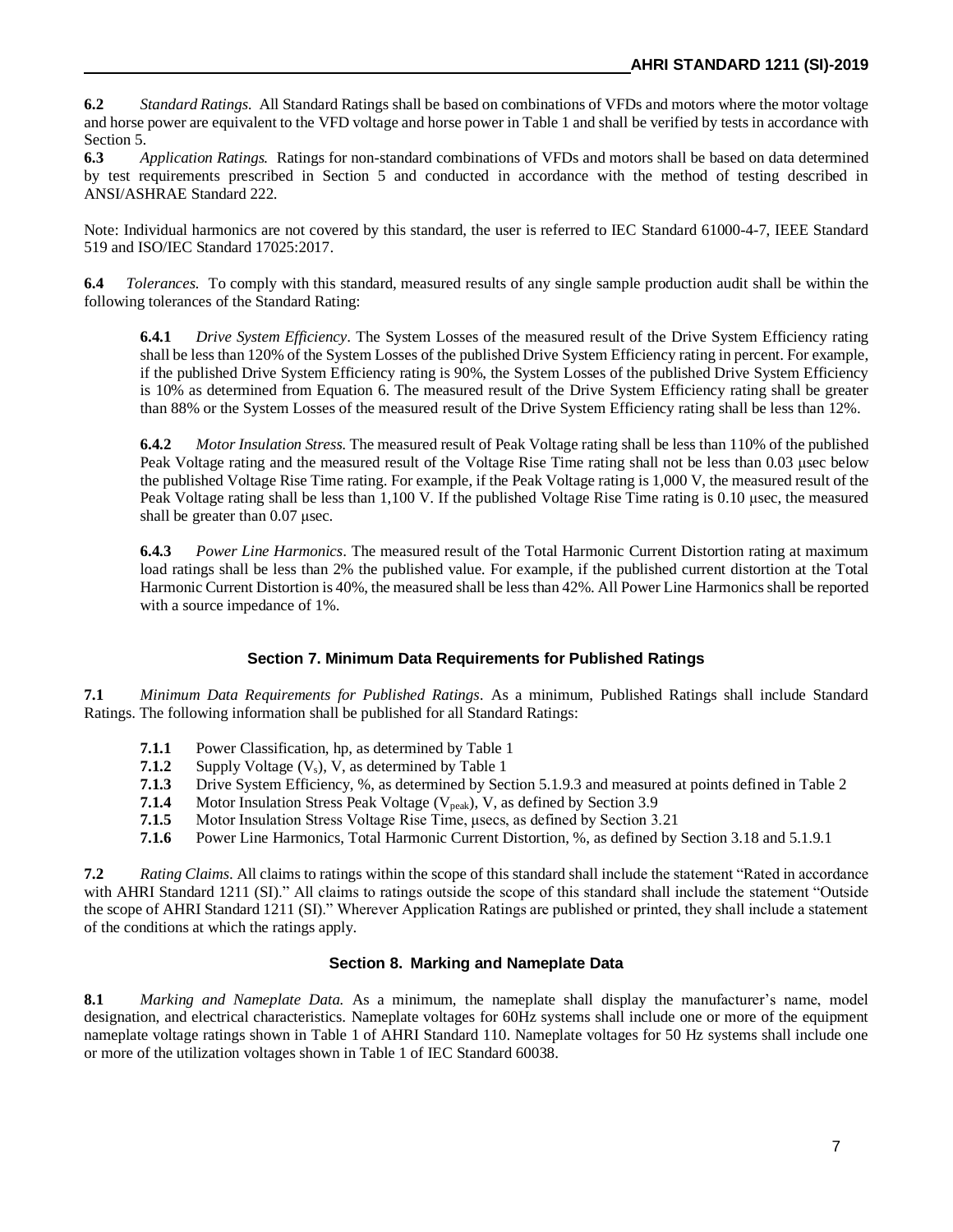## **Section 9. Conformance Conditions**

**9.1** *Conformance*. While conformance with this standard is voluntary, conformance shall not be claimed or implied for products or equipment within the standard's *Purpose* (Section 1) and *Scope* (Section 2) unless such product claims meet all the requirements of the standard and all of the testing and rating requirements are measured and reported in complete compliance with the standard. Any product that has not met all the requirements of the standard cannot reference, state, or acknowledge the standard in any written, oral, or electronic communication.